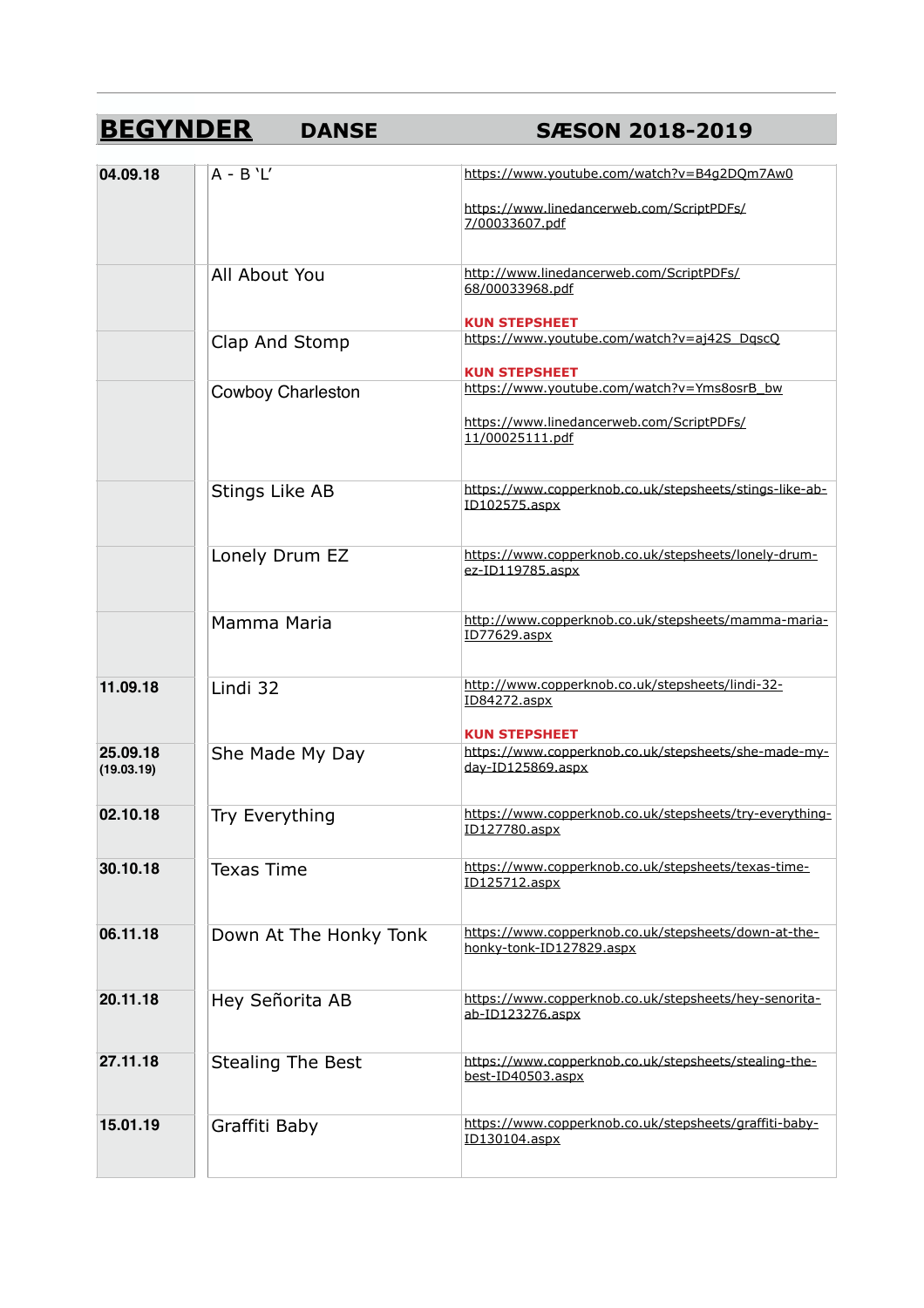| 22.01.19               | Funk It Out                            | https://www.copperknob.co.uk/stepsheets/funk-it-out-<br>ID118583.aspx         |
|------------------------|----------------------------------------|-------------------------------------------------------------------------------|
| 19.02.19               | <b>Hillbilly Girl</b>                  | https://www.copperknob.co.uk/stepsheets/hillbilly-girl-<br>ID102011.aspx      |
| 26.02.19               | I've Been Waiting For You<br><b>EZ</b> | https://seasunliners.dk/danse.asp?<br>z=alle&dansid=2422&visdans=ja           |
| 12.03.19<br>(25.09.18) | She Made My Day                        | https://www.copperknob.co.uk/stepsheets/she-made-my-<br>day-ID125869.aspx     |
| 26.03.19               | Yesterday's Tomorrow                   | https://www.copperknob.co.uk/stepsheets/yesterdays-<br>tomorrow-ID120543.aspx |
|                        |                                        |                                                                               |
|                        |                                        |                                                                               |
|                        |                                        |                                                                               |
|                        |                                        |                                                                               |
|                        |                                        |                                                                               |
|                        |                                        |                                                                               |
|                        |                                        |                                                                               |
|                        |                                        |                                                                               |
|                        |                                        |                                                                               |
|                        |                                        |                                                                               |
|                        |                                        |                                                                               |
|                        |                                        |                                                                               |
|                        |                                        |                                                                               |
|                        |                                        |                                                                               |
|                        |                                        |                                                                               |
|                        |                                        |                                                                               |
|                        |                                        |                                                                               |
|                        |                                        |                                                                               |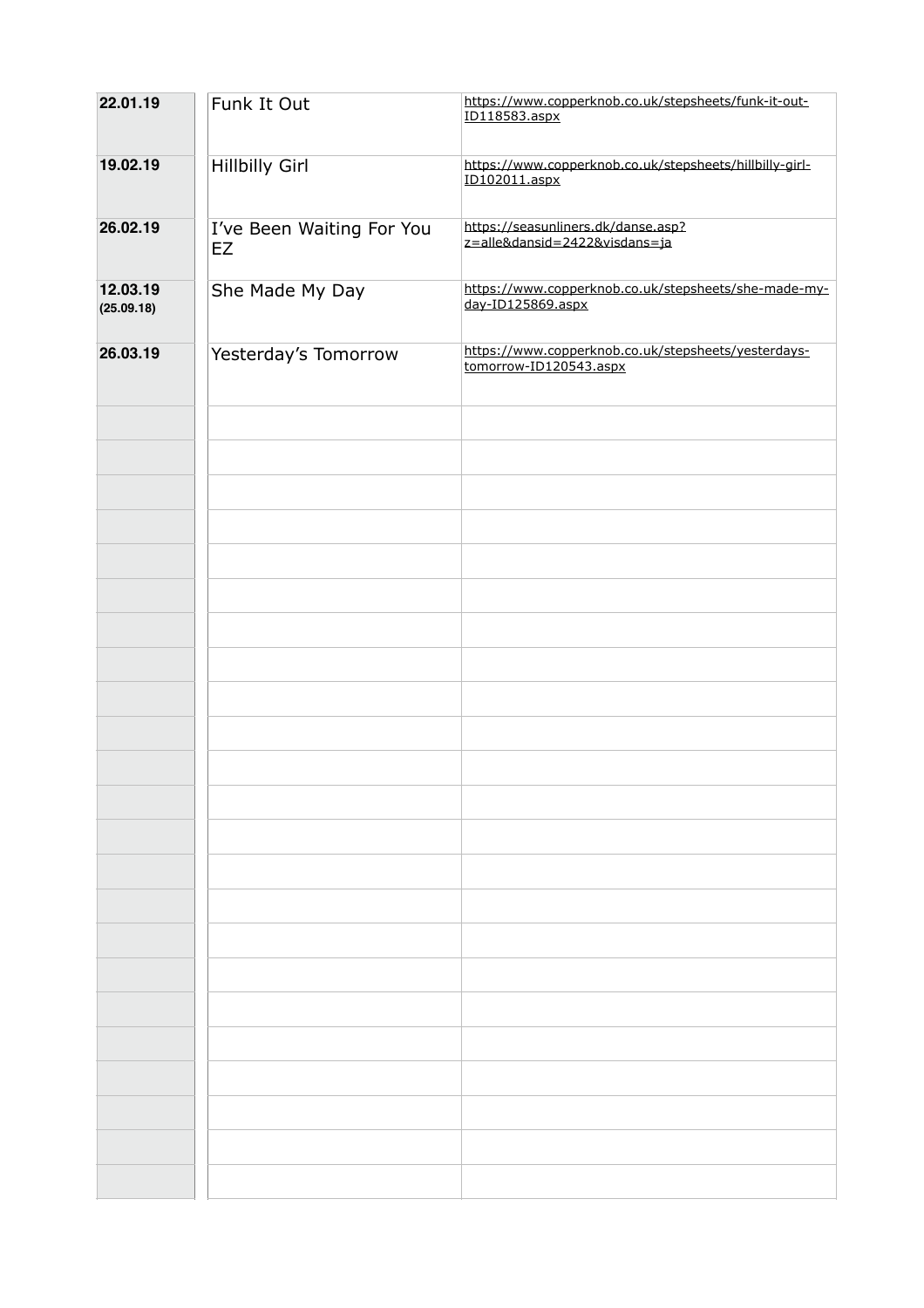## **LET ØVET** DANSE SÆSON 2018-2019

| 04.09.18        | All I Am Is You              | https://www.copperknob.co.uk/stepsheets/all-i-am-is-<br>you-ID127541.aspx       |
|-----------------|------------------------------|---------------------------------------------------------------------------------|
| $(2017 - 2018)$ | Havana Cha                   | http://www.copperknob.co.uk/stepsheets/havana-cha-<br>ID120787.aspx             |
| $(2017 - 2018)$ | Lonely Drum                  | http://www.copperknob.co.uk/stepsheets/lonely-drum-<br>ID119005.aspx            |
| $(2017 - 2018)$ | The Shape Of You             | http://www.copperknob.co.uk/stepsheets/the-shape-of-<br>you-ID116503.aspx       |
| 11.09.18        | Love Flow                    | https://www.copperknob.co.uk/stepsheets/love-flow-<br>ID127391.aspx             |
| $(2017 - 2018)$ | <b>Sweet Caroline</b>        | http://www.copperknob.co.uk/stepsheets/sweet-caroline-<br>ID121651.aspx         |
| $(2017 - 2018)$ | I Will Follow Him            | http://www.copperknob.co.uk/stepsheets/i-will-follow-<br>him-ID116955.aspx      |
| 25.09.18        | Get It Right                 | https://www.copperknob.co.uk/stepsheets/get-it-right-<br>ID126237.aspx          |
| 02.10.18        | Simple As Can Be             | https://www.copperknob.co.uk/stepsheets/simple-as-can-<br>be-ID125990.aspx      |
| 30.10.18        | A Double Whiskey             | https://www.copperknob.co.uk/stepsheets/a-double-<br>whiskey-ID127244.aspx      |
| 06.11.18        | Damn!!!                      | https://www.copperknob.co.uk/stepsheets/damn-<br>ID126644.aspx                  |
| 20.11.18        | <b>Right Now</b>             | https://www.copperknob.co.uk/stepsheets/right-now-<br>ID128950.aspx             |
| 27.11.18        | Veneno                       | https://www.copperknob.co.uk/stepsheets/veneno-<br>ID129060.aspx                |
| 15.01.19        | Groovy Love                  | https://www.copperknob.co.uk/stepsheets/groovy-love-<br>ID127139.aspx           |
| 22.01.19        | Make It Sweet                | https://www.copperknob.co.uk/stepsheets/make-it-sweet-<br>ID129353.aspx         |
| 05.02.19        | Music To My Eyes             | https://www.copperknob.co.uk/stepsheets/music-to-my-<br>eyes-ID129477.aspx      |
| 26.02.19        | The Drifter                  | https://www.copperknob.co.uk/stepsheets/the-drifter-<br>ID124028.aspx           |
| 05.03.19        | These Days                   | https://www.copperknob.co.uk/stepsheets/these-days-<br>ID123386.aspx            |
| 26.03.19        | La Fiesta Cubana             | https://www.copperknob.co.uk/stepsheets/la-fiesta-<br>cubana-ID128188.aspx      |
| 02.04.19        | <b>Bombshell Party Stomp</b> | https://www.copperknob.co.uk/stepsheets/bombshell-<br>party-stomp-ID127529.aspx |
|                 |                              |                                                                                 |